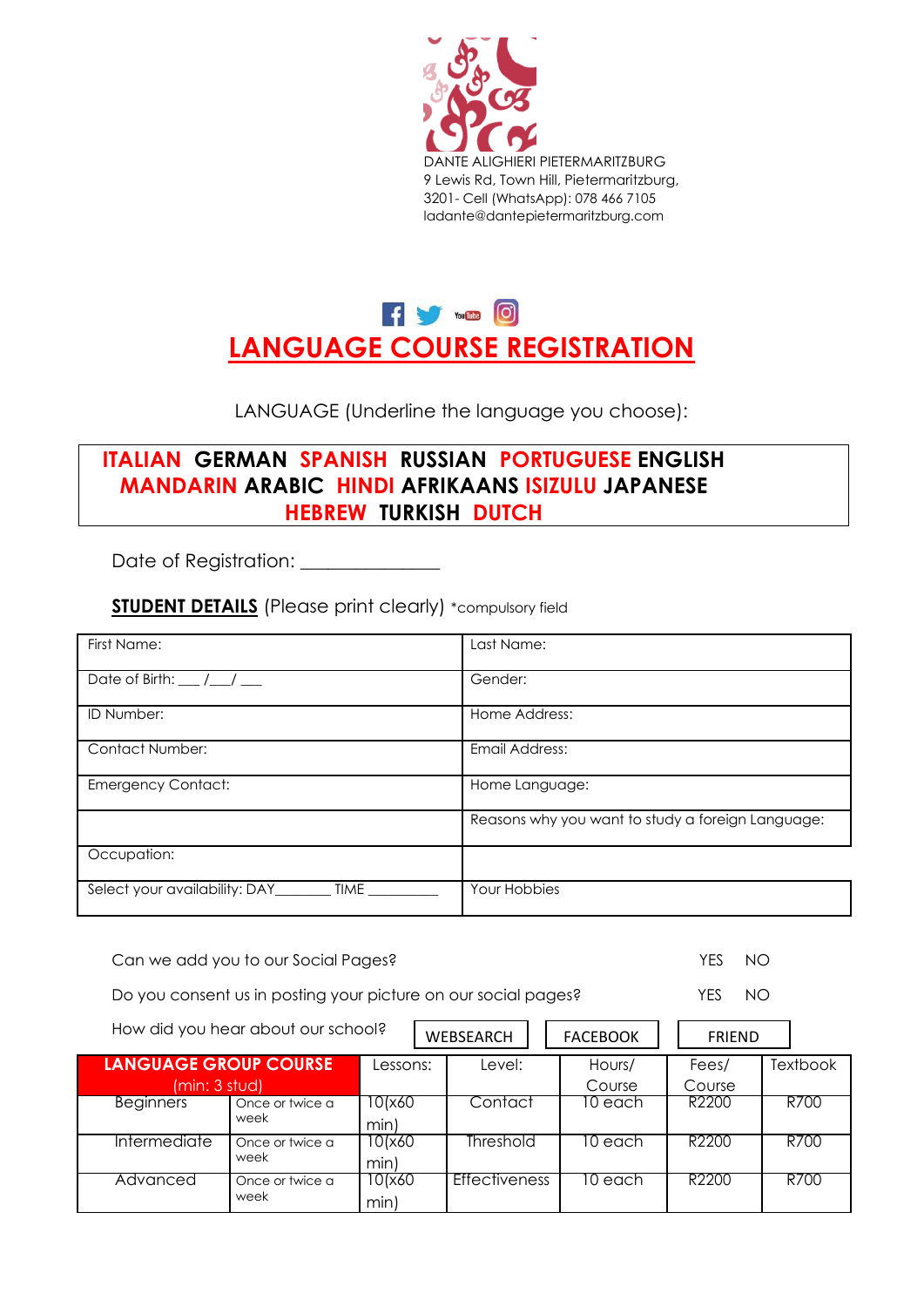

DANTE ALIGHIERI PIETERMARITZBURG 9 Lewis Rd, Town Hill, Pietermaritzburg, 3201- Cell (WhatsApp): 078 466 7105 ladante@dantepietermaritzburg.com

| <b>CONVERSATION GROUP</b> |          | Lessons: | Frequency: | Hours/  | Fees/  | <b>Textbook</b> |
|---------------------------|----------|----------|------------|---------|--------|-----------------|
| <b>COURSE:</b>            |          |          |            | Course  | Course |                 |
| (min: 3 stud)             |          |          |            |         |        |                 |
| Intermediate              | Advanced | 15(x60   | Once a     | 15 each | R3000  | R700            |
|                           |          | min)     | week       |         |        |                 |

| <b>PRIVATE LESSONS:</b>    | Participants: | Fees/Per | Fees $/10$ | Textbook |
|----------------------------|---------------|----------|------------|----------|
| (AT DANTE)                 |               | Hour     | Hours      |          |
| Private lessons one on one |               | R350     | R3200      | R700     |
| Mini Group                 |               | R330     | R3100 pp   | R700     |

 $\Box$  $\begin{bmatrix} 1 \\ 1 \end{bmatrix}$  $\Box$ 

|                                       | <b>ONLINE LESSONS</b>                      |                  | Lessons           | Fees/      | Fees/Hours   | <b>Textbook</b> |
|---------------------------------------|--------------------------------------------|------------------|-------------------|------------|--------------|-----------------|
|                                       |                                            |                  |                   | Hour       |              |                 |
| Group Lessons (minimum of 3 students) |                                            | $60 \text{ min}$ | R230              | R2000 - 10 | R700         |                 |
|                                       |                                            |                  |                   |            | <b>HOURS</b> |                 |
|                                       | Mini Group Lessons (minimum of 2 students) |                  | 60 min            | R320       | R2900 - 10   | R700            |
| H                                     |                                            |                  |                   |            | <b>HOURS</b> |                 |
| Private Lessons                       |                                            |                  | 60 min            | R330       | R3000 - 10   | R700            |
|                                       |                                            |                  |                   |            | <b>HOURS</b> |                 |
| <b>B1 FOR</b>                         | <b>PURCHASED</b>                           |                  |                   |            |              |                 |
| <b>ITALIAN</b>                        | PER MODULE                                 |                  | $120 \text{ min}$ | R300       | R4000 -      | R700            |
| <b>CITIZENSHIP</b>                    | (20h)                                      |                  |                   |            | 20HOURS      |                 |

| <b>SATURDAY CLASSES</b> | Lessons | Fees/ | Fees/Hours   | Textbook |
|-------------------------|---------|-------|--------------|----------|
|                         |         | Hour  |              |          |
| Private Lessons         | 60 min  | R380  | R3500-10     | R700     |
|                         |         |       | <b>HOURS</b> |          |